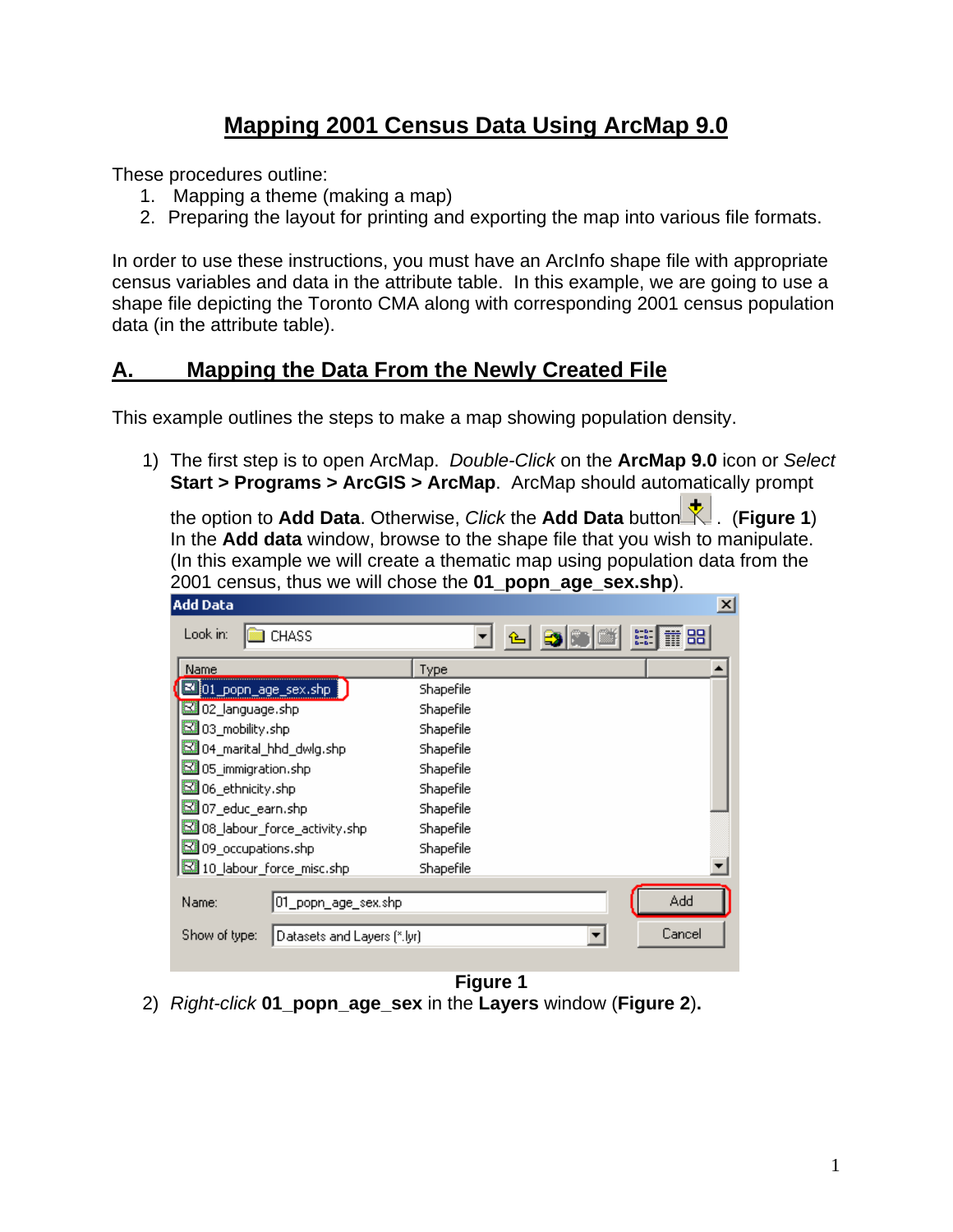

**Figure 2**

- 3) In the drop down menu, *Click* **Properties**.
- 4) From the top of the **Layer Properties** window (**Figure 3**), *Click* the **Symbology** tab.
- 4) From the **Show** window on the left, *Click* **Quantities > Graduated Colors**.
- 5) In the **Value** window, *Select* **POPN\_2001**.
- 6) In the **Nominalization** window *select* **LAND\_AREA**.
- 7) If you don't like the current colour you can *click* the **Colour Ramp** option and adjust the colour scheme.

|                                                 |                     | General   Source   Selection   Display (Symbology   Fields   Definition Query   Labels   Joins & Relates                            |                                                                           |                   |
|-------------------------------------------------|---------------------|-------------------------------------------------------------------------------------------------------------------------------------|---------------------------------------------------------------------------|-------------------|
| Show:                                           |                     | Draw quantities using color to show values.                                                                                         |                                                                           | Import            |
| <b>Features</b>                                 |                     |                                                                                                                                     |                                                                           |                   |
| Categories                                      | Fields              |                                                                                                                                     | <b>Classification</b>                                                     |                   |
| <b>Quantities</b>                               | Value:              | POPN_2001                                                                                                                           | Quantile                                                                  |                   |
| <b>EGraduated colors!</b><br>linaduated symbols |                     | Normalization: LAND_AREA                                                                                                            | Classes: 5                                                                | Classify          |
| - Proportional symbols                          |                     |                                                                                                                                     |                                                                           |                   |
| <sub>i</sub> Dot density                        | Color <u>R</u> amp: |                                                                                                                                     | ▼                                                                         |                   |
| <b>Charts</b><br><b>Multiple Attributes</b>     | Symbol              | Range                                                                                                                               | Label                                                                     |                   |
|                                                 |                     | 5.88972431 - 1781.70732<br>1781.70733 - 3076.47059<br>3076.47060 - 4759.32203<br>4759.32204 - 7263.26531<br>7263.26532 - 70543.4783 | 5.890 - 1782<br>1783 - 3076<br>3077 - 4759<br>4760 - 7263<br>7264 - 70540 |                   |
|                                                 |                     | Show class ranges using feature values                                                                                              | OK<br>Cancel                                                              | Advanced<br>Apply |

8) Similarly, if you are unsatisfied with the default classification method, then you can *click* the **Classify** button which will bring up the **Classification** window. In this window you can change the classification methods in addition to the number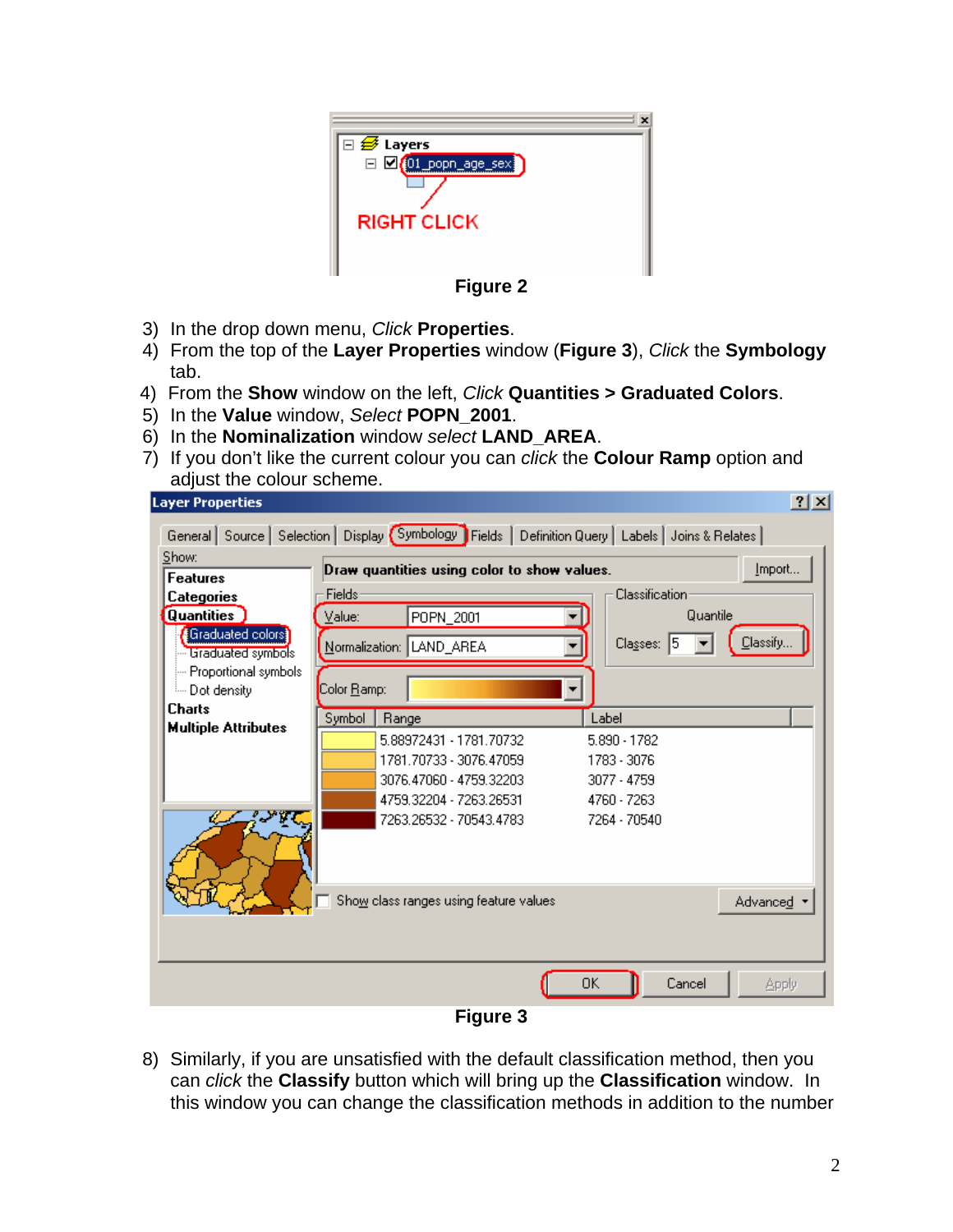of classes. For this example we changed the number of classes to **5** and we are using the **Quantile** classification method. When you are satisfied with the classification, *Click* **OK**.

9) When you are satisfied with all of the settings under the **Symbology** tab, *Click* **OK**.

If done correctly the result should be a choropleth map showing the population density by census tract in the Toronto CMA by Census Tract for 2001 (**Figure 4**).

.



**Figure 4**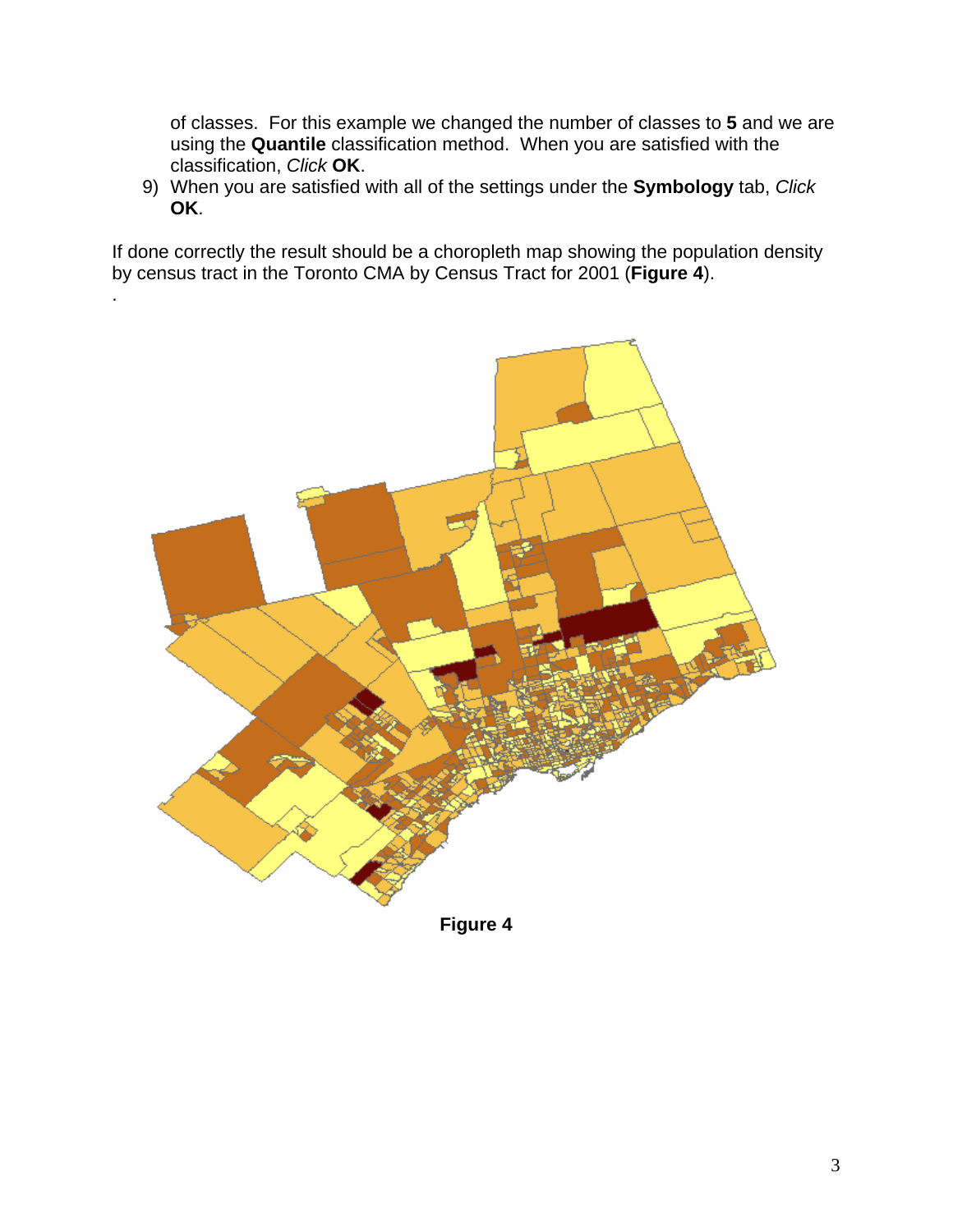## **B. Preparing the Layout for Printing or Exporting to PDF and other Formats**

Compared to other GIS software, creating a layout in ArcMap is a simple task. The following steps describe how to create a basic layout including the fundamental map elements (**Figure 5).** 

- 1. Change the View from **Data View** to **Layout View***. Click* **View** from the main menu and *Select* **Layout View** from the drop down menu.
- 2. *Click* **Insert** from the main menu. In the ensuing drop down menu, you can add a Title, Neat Line, Legend, North Arrow, and Scale Bar. Once inserted into the layout view, each item can be manipulated by *Double-Clicking* on it. Examples are listed below:
	- Title *Click* **Insert** from the main menu. Select **Title**. *Double-Click* the Title to open the **Properties** window. In the **Text** textbox type in the title (Population Density by Census Tract in the Toronto CMA (2001). Place the cursor after the word **Tract** and push the enter key (on your keyboard). This will put your title on two lines rather than one long line. *Click* **Change Symbol**. In the **Symbol Selector** window, you can change the properties of the text. *Click* the bolded **B** in order to make the text bold. Change the font size to **26**.
	- Neatline A neatline is automatically added to the layout view, however, if you would like to add a neatline to other objects in the layout, simply *click* the object, *click* **Insert** from the main menu, then *click* **Neatline**. The **Neatline** window will appear allowing you to change the properties of the neatline. *Click* **Ok**, when you are satisfied with the neatline.
	- Legend *Click* **Insert** from the main menu. Select **Legend.** The **Legend Wizard** window will appear. *Click* **Next.** Change the legend title, otherwise *click* **Next**. *Click* **Next** two more times, then *click* **Finish**. *Click* and *drag* the legend from the center of the layout and move it to the bottom right corner.
	- North Arrow - *Click* **Insert** from the main menu. Select **North Arrow.** In the **North Arrow Selector** window, chose an appropriate north arrow then *click* **Ok**.*Click* and *drag* the north arrow from the center of the layout and move it to the bottom left corner.
	- Scale Bar *Click* **Insert** from the main menu. Select **Scale Bar.** *Click*  **Properties** to open the **Scale Bar** window**.** In the **Division Units** textbox, select **kilometers**. *Click* **Ok**. *Click* **Ok.** *Click* and *drag* the scale bar from the center of the layout and move it to an appropriate position underneath the map.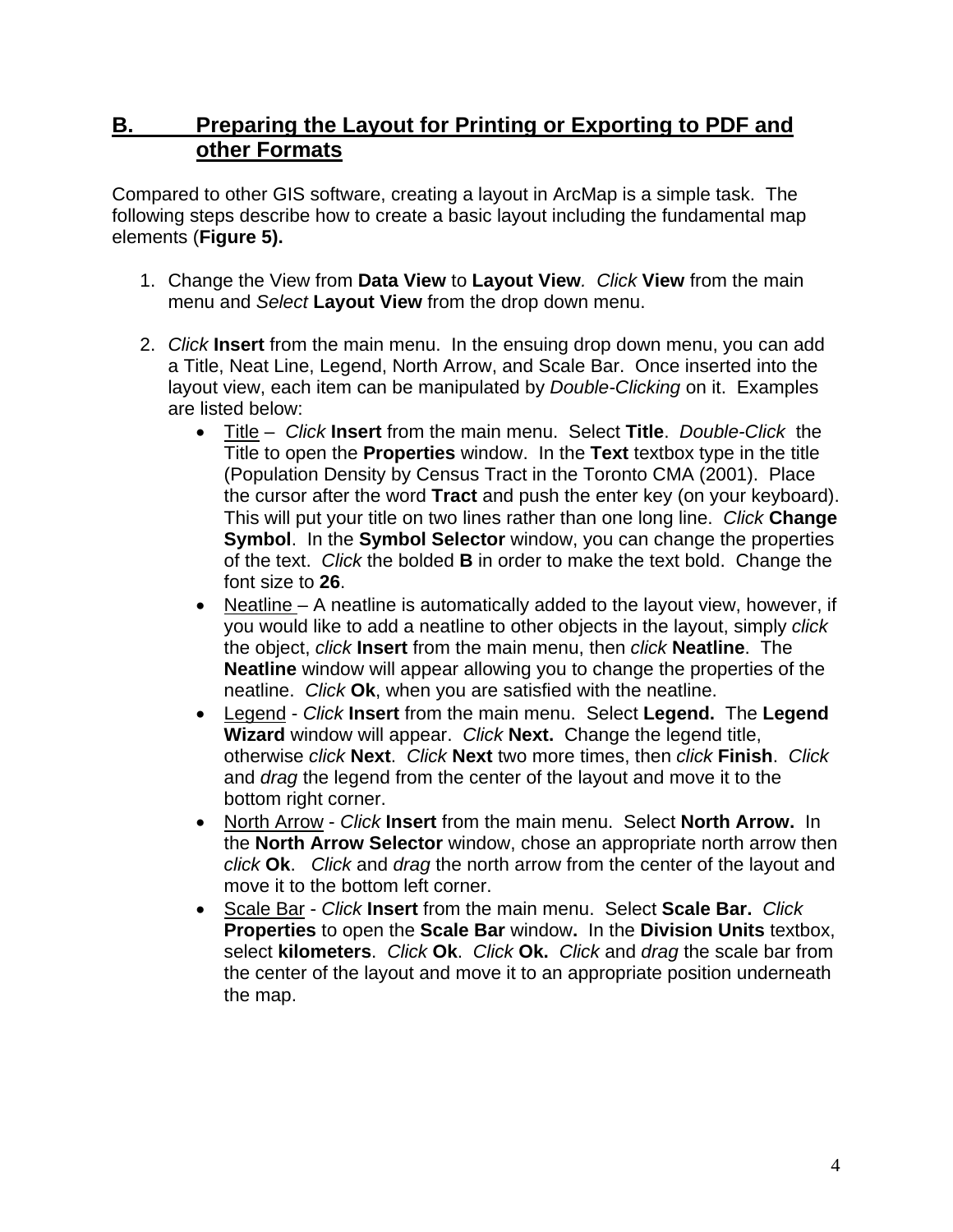

**Figure 5** 

3. To print the map, *Click* **File** from the main menu and *Select* **Print** from the drop down menu. After selecting the appropriate printer and print specifications, *Click* **OK**.

## **Exporting to PDF or Other Formats**

Alternatively, you may opt to export your map and save it for later use rather than printing your map. ArcMap offers a variety of file types that you can save your map as. The following procedure will show you how to export your map, using one of the various file types.

1. Once you have completed *steps 1* and *2* above or you are satisfied with the way that your map looks, you are ready to export. *Click* **File** from the main menu and *Select* **Export Map**.